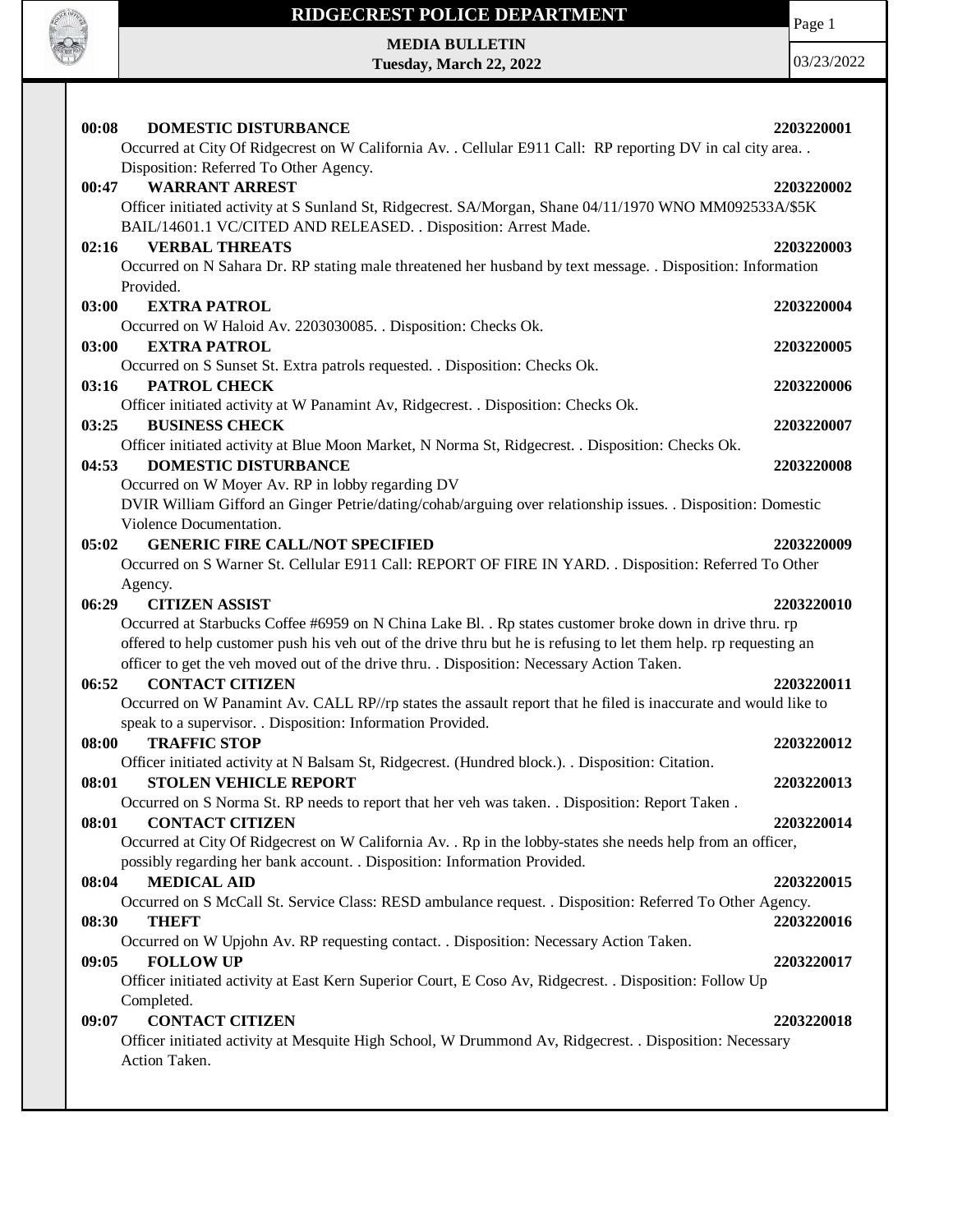

# **RIDGECREST POLICE DEPARTMENT MEDIA BULLETIN**

**Tuesday, March 22, 2022**

Page 2

| <b>FOLLOW UP</b><br>09:15                                                                                                | 2203220019 |
|--------------------------------------------------------------------------------------------------------------------------|------------|
| Officer initiated activity at Burroughs High School, E French Av, Ridgecrest. . Disposition: Follow Up<br>Completed.     |            |
| <b>CONTACT CITIZEN</b><br>09:22                                                                                          | 2203220020 |
| Officer initiated activity at Murray Middle School, E Drummond Av, Ridgecrest. . Disposition: Information                |            |
| Provided.                                                                                                                |            |
| <b>CONTACT CITIZEN</b><br>09:28                                                                                          | 2203220021 |
| Officer initiated activity at James Monroe Middle School, W Church Av, Ridgecrest. . Disposition: Information            |            |
| Provided.                                                                                                                |            |
| 09:32<br><b>911 WIRELESS CALL</b>                                                                                        | 2203220022 |
| Occurred at City Of Ridgecrest on W California Av. . Accidental dial. . Disposition: Log Note Only.                      |            |
| <b>CONTACT CITIZEN</b><br>09:32                                                                                          | 2203220023 |
| Occurred at City Of Ridgecrest on W California Av. . Rp in the lobby-wants to talk to an officer about someone           |            |
| hacking her boyfriends phone/boyfriend is in the lobby as well. . Disposition: Information Provided.                     |            |
| <b>FOLLOW UP</b><br>09:34                                                                                                | 2203220024 |
| Officer initiated activity at S Warner St, Ridgecrest. . Disposition: Follow Up Completed.                               |            |
| <b>EMBEZZLED VEHICLE</b><br>09:37                                                                                        | 2203220025 |
| Occurred at High Desert True Value on W Ridgecrest Bl. . Rp would like to file a report of a u haul that has             |            |
| not been returned as well as multiple thefts of catalytic converters and multiple burgs where the fence has              |            |
| been cut. . Disposition: Report Taken .                                                                                  |            |
| <b>CODE VIOLATION</b><br>09:41                                                                                           | 2203220026 |
| Officer initiated activity at S Fairview St, Ridgecrest. . Disposition: Report Taken.                                    |            |
| POSITIVE CITIZEN CONTACT<br>09:46                                                                                        | 2203220027 |
| Officer initiated activity at Murray Middle School, E Drummond Av, Ridgecrest. . Disposition: Necessary<br>Action Taken. |            |
|                                                                                                                          |            |
|                                                                                                                          |            |
| POSITIVE CITIZEN CONTACT<br>09:48                                                                                        | 2203220028 |
| Officer initiated activity at James Monroe Middle School, W Church Av, Ridgecrest. . Disposition: Necessary              |            |
| Action Taken.                                                                                                            |            |
| 09:49<br><b>THEFT</b>                                                                                                    | 2203220029 |
| Occurred on E Terry Ln. Purse was taken from her veh sometime last night. . Disposition: Information                     |            |
| Provided.                                                                                                                |            |
| 09:55<br><b>CONTACT CITIZEN</b>                                                                                          | 2203220030 |
| Officer initiated activity at Burroughs High School, E French Av, Ridgecrest. . Disposition: Necessary Action<br>Taken.  |            |
| 09:59<br><b>FOUND NARCOTICS</b>                                                                                          | 2203220031 |
| Occurred at Epsilon Systems Solutions on N Heritage Dr. . Found property. . Disposition: Unable To Locate.               |            |
| <b>CODE VIOLATION</b><br>10:13                                                                                           | 2203220032 |
| Officer initiated activity at N Norma St, Ridgecrest. . Disposition: Necessary Action Taken.                             |            |
| RUNAWAY/OUT OF CONTROL JUVENILE<br>10:27                                                                                 | 2203220033 |
| Officer initiated activity at Inyokern Elementary School, Locust Av, Inyokern. . Disposition: Necessary Action           |            |
| Taken.                                                                                                                   |            |
| 10:44<br><b>ACO CALL</b>                                                                                                 | 2203220034 |
| Occurred on S Valley St. (Hundred block.) female black dog looks like it just had puppies and looks lost                 |            |
| walking SB. . Disposition: Animal Control Handled.                                                                       |            |
| <b>ACO CALL</b><br>11:18                                                                                                 | 2203220035 |
| Officer initiated activity at S Valley St, Ridgecrest. . Disposition: Animal Control Handled.                            |            |
| <b>GRAFFITI</b><br>11:22                                                                                                 | 2203220036 |
| Officer initiated activity at Home Depot, N China Lake Bl, Ridgecrest. . Disposition: Necessary Action Taken.            |            |
|                                                                                                                          |            |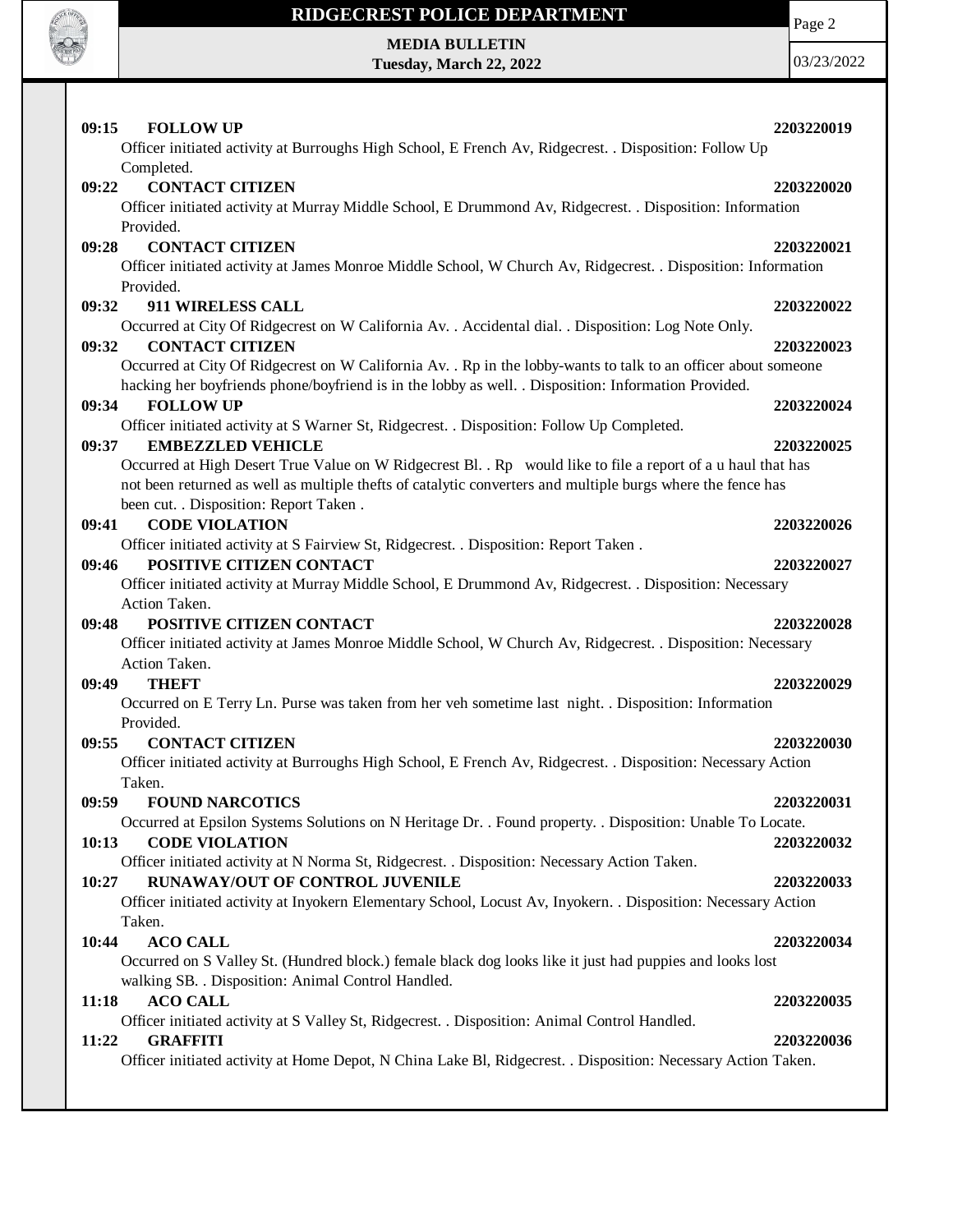

# **RIDGECREST POLICE DEPARTMENT MEDIA BULLETIN**

**Tuesday, March 22, 2022**

Page 3

| 11:24<br><b>CONTACT CITIZEN</b>                                                                                        | 2203220037 |
|------------------------------------------------------------------------------------------------------------------------|------------|
| Officer initiated activity at Murray Middle School, E Drummond Av, Ridgecrest. . Disposition: Information<br>Provided. |            |
| <b>FOOT PATROL</b><br>11:51                                                                                            | 2203220038 |
| Officer initiated activity at Murray Middle School, E Drummond Av, Ridgecrest. . Disposition: Checks Ok.               |            |
| POSITIVE CITIZEN CONTACT<br>11:53                                                                                      | 2203220039 |
| Officer initiated activity at Inyokern Elementary School, Locust Av, Inyokern. . Disposition: Necessary Action         |            |
| Taken.                                                                                                                 |            |
| 12:09<br><b>EXTRA PATROL</b>                                                                                           | 2203220040 |
| Officer initiated activity at Tennis Courts, E French Av, Ridgecrest. . Disposition: Checks Ok.                        |            |
| <b>FRAUDULENT REPORT</b><br>12:11                                                                                      | 2203220041 |
| Occurred on W Haloid Av. Money taken off a benefits card. Contact via 21. . Disposition: Information<br>Provided.      |            |
| <b>FOLLOW UP</b><br>12:32                                                                                              | 2203220042 |
| Officer initiated activity at American Dream Auto Sales, E Ridgecrest Bl, Ridgecrest. . Disposition: Follow Up         |            |
|                                                                                                                        |            |
| Completed.<br><b>THEFT</b><br>12:35                                                                                    | 2203220043 |
| Occurred on N Alvord St. Rp would like an officer at location, would like to report a theft of lien sale               |            |
| documents. . Disposition: Log Note Only.                                                                               |            |
| 12:43<br><b>ACO CALL</b>                                                                                               | 2203220044 |
| Officer initiated activity at W Moyer Av, Ridgecrest. (Hundred block.) loose dog. . Disposition: Animal Control        |            |
| Handled.                                                                                                               |            |
| <b>CONTACT CITIZEN</b><br>12:47                                                                                        | 2203220045 |
| Occurred at City Of Ridgecrest on W California Av. . CALL RP//rp states he is trying to buy a car but there is         |            |
| no title. rp requesting to see if an officer can run the VIN to see if it i stolen. . Disposition: Information         |            |
| Provided.                                                                                                              |            |
| 13:05<br><b>ILLEGAL ENTRY TO DWELLING</b>                                                                              | 2203220046 |
| Occurred on N Ewing Ci. White male inside the house taken property. . Disposition: Checks Ok.                          |            |
| <b>ACO CALL</b><br>13:08                                                                                               | 2203220047 |
| Officer initiated activity at W Mt Rainier Pl, Ridgecrest. Barking dog. . Disposition: Animal Control Handled.         |            |
| <b>CONTACT CITIZEN</b><br>13:09                                                                                        | 2203220048 |
| Occurred at City Of Ridgecrest on W California Av. . CALL RP//rp states she would like to add a charge on her          |            |
| case regarding her RO. . Disposition: Information Provided.                                                            |            |
| <b>CONTACT CITIZEN</b><br>13:12                                                                                        | 2203220049 |
| Officer initiated activity at Burroughs High School, E French Av, Ridgecrest. . Disposition: Information               |            |
| Provided.                                                                                                              |            |
| <b>THEFT</b><br>13:13                                                                                                  | 2203220050 |
| Occurred on W Bataan Av. RP in the lobby wants file a theft report. . Disposition: Information Provided.               |            |
| 13:44<br><b>CONTACT CITIZEN</b>                                                                                        | 2203220051 |
| Occurred at City Of Ridgecrest on W California Av. . Rp in the lobby-would like information about a case. .            |            |
| Disposition: Information Provided.                                                                                     |            |
| <b>CONTACT CITIZEN</b><br>13:48                                                                                        | 2203220052 |
| Officer initiated activity at James Monroe Middle School, W Church Av, Ridgecrest. . Disposition: Information          |            |
| Received.                                                                                                              |            |
| 13:50<br><b>ACO CALL</b>                                                                                               | 2203220053 |
| Officer initiated activity at N Sanders St, Ridgecrest. Injured cat. . Disposition: Animal Control Handled.            |            |
| 13:56<br><b>DISTURBANCE</b>                                                                                            | 2203220054 |
| Officer initiated activity at Burroughs High School, E French Av, Ridgecrest. . Disposition: Necessary Action          |            |
| Taken.                                                                                                                 |            |
|                                                                                                                        |            |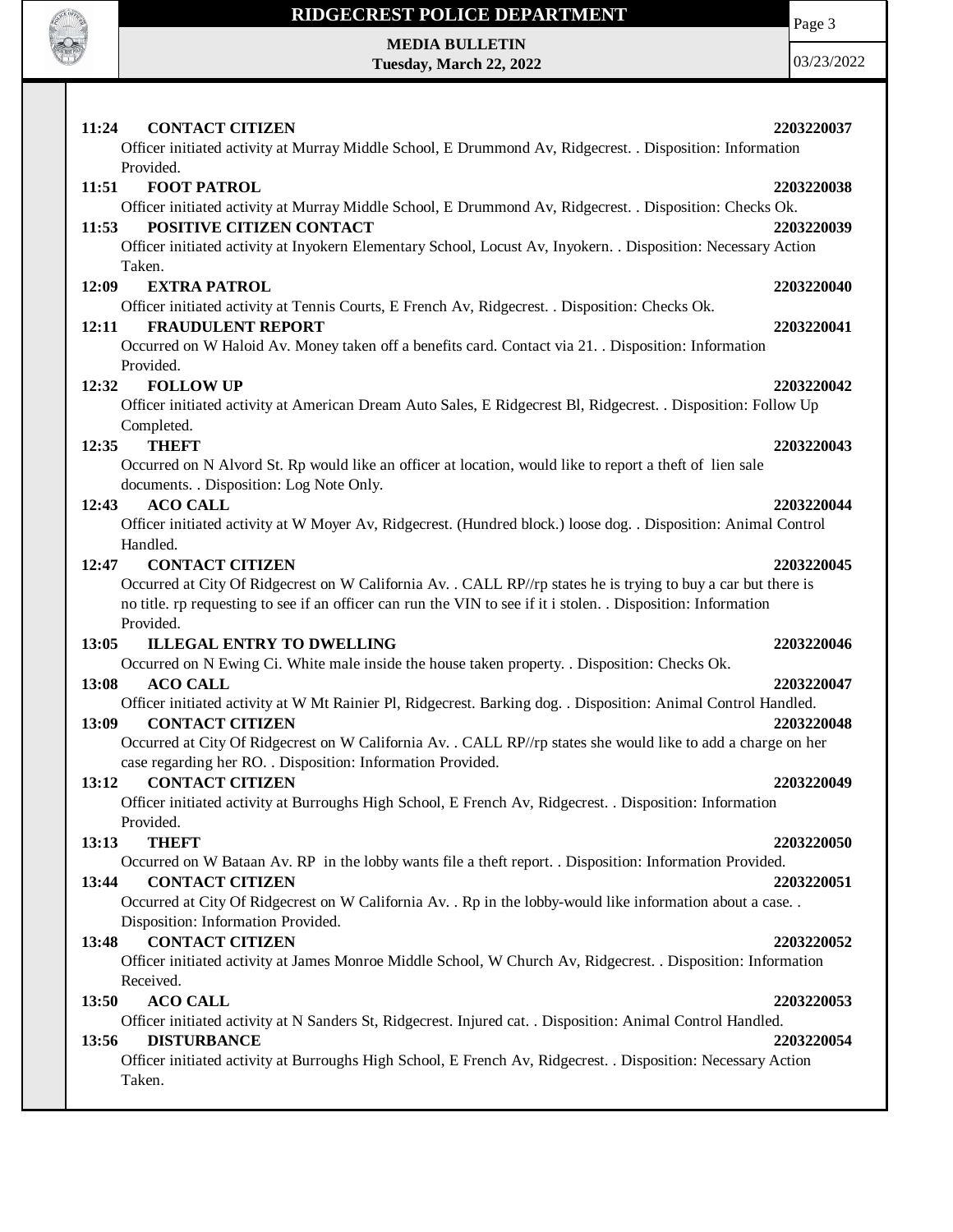

### **RIDGECREST POLICE DEPARTMENT**

Page 4

**MEDIA BULLETIN Tuesday, March 22, 2022**

| RUNAWAY/OUT OF CONTROL JUVENILE<br>2203220055<br>13:58                                                         |  |
|----------------------------------------------------------------------------------------------------------------|--|
| Officer initiated activity at Faller Elementary School, W Upjohn Av, Ridgecrest. . Disposition: Necessary      |  |
| Action Taken.                                                                                                  |  |
| 13:59<br><b>MEDICAL AID</b><br>2203220056                                                                      |  |
| Occurred on W Coso Av. ambulance request. . Disposition: Assisted.                                             |  |
| 14:05<br><b>ACO CALL</b><br>2203220057                                                                         |  |
| Officer initiated activity at W Oregon Av, Ridgecrest. . Disposition: Animal Control Handled.                  |  |
| <b>SUSPICIOUS PERSON</b><br>14:10<br>2203220058                                                                |  |
| Occurred at W Haloid Av/S Sanders St. Rp states there is a guy walking around possible WMA/ black shirt/       |  |
| ski mask around neck looking into backyards and tried to jump into one. . Disposition: Gone Prior to Arrival.  |  |
| <b>CPS REFERRAL</b><br>14:13<br>2203220059                                                                     |  |
| Occurred on W Wilson Av. Referral number 1388-8277-3055-4038682. . Disposition: Report Taken.                  |  |
| <b>CONTACT CITIZEN</b><br>14:27<br>2203220060                                                                  |  |
| Occurred at Ridgecrest Regional Hospital on N China Lake Bl. . CALL RP//rp states patient needs to go get his  |  |
| son but was given a narcotic at 1300 and he is not allowed to drive. . Disposition: Information Provided.      |  |
| <b>CONTACT CITIZEN</b><br>14:47<br>2203220061                                                                  |  |
| Occurred at City Of Ridgecrest on W California Av. . Rp would like an officer to contact them via 21 regarding |  |
| child custody. . Disposition: Information Provided.                                                            |  |
| <b>EXTRA PATROL</b><br>14:49<br>2203220062                                                                     |  |
| Officer initiated activity at Skate Park, E French Av, Ridgecrest. . Disposition: Checks Ok.                   |  |
| <b>GTA RECOVERY</b><br>14:50<br>2203220063                                                                     |  |
| Officer initiated activity at S Allen St, Ridgecrest. (Hundred block.). . Disposition: Necessary Action Taken. |  |
| 14:52<br>PARKING VIOLATION<br>2203220064                                                                       |  |
| Occurred at Dennis George Automotive on E Ridgecrest Bl. . Rp states that there is a guy parked in the         |  |
| alleyway blocking the alley way. . Disposition: Necessary Action Taken.                                        |  |
| <b>FRAUDULENT REPORT</b><br>14:56<br>2203220065                                                                |  |
| Occurred at City Of Ridgecrest on W California Av. . CALL RP//rp believes that filed his taxes and then took   |  |
| the money. . Disposition: Information Provided.                                                                |  |
| <b>TRAFFIC STOP</b><br>14:59<br>2203220066                                                                     |  |
| Officer initiated activity at Burroughs High School, E French Av, Ridgecrest. . Disposition: Warning           |  |
| (Cite/Verbal).                                                                                                 |  |
| <b>DOMESTIC DISTURBANCE</b><br>15:07<br>2203220067                                                             |  |
| Occurred on S Gemstone St.                                                                                     |  |
| DVIR between Christine Carrillo and Christopher Garner/exes/non cohab/arguing over relationship issues. .      |  |
| Disposition: Domestic Violence Documentation.                                                                  |  |
| <b>FOLLOW UP</b><br>15:10<br>2203220068                                                                        |  |
| Officer initiated activity at Burroughs High School, E French Av, Ridgecrest. . Disposition: Follow Up         |  |
| Completed.                                                                                                     |  |
| <b>290 REGISTRANT</b><br>15:15<br>2203220069                                                                   |  |
| Occurred at City Of Ridgecrest on W California Av. . ANNUAL. . Disposition: Necessary Action Taken.            |  |
| <b>INFORMATION</b><br>15:19<br>2203220070                                                                      |  |
| Occurred at S Sims St/W Dolphin Av. Information given. . Disposition: Necessary Action Taken.                  |  |
| PANIC ALARM<br>15:25<br>2203220071                                                                             |  |
| Occurred on S Gold Canyon St. Panic Alarm. . Disposition: Checks Ok.                                           |  |
| <b>CONTACT CITIZEN</b><br>15:30<br>2203220072                                                                  |  |
| Occurred on E Church Av. RP in the lobby wants to speak with an Officer regarding someone who keeps            |  |
| calling ACO on him. . Disposition: Information Provided.                                                       |  |
|                                                                                                                |  |
|                                                                                                                |  |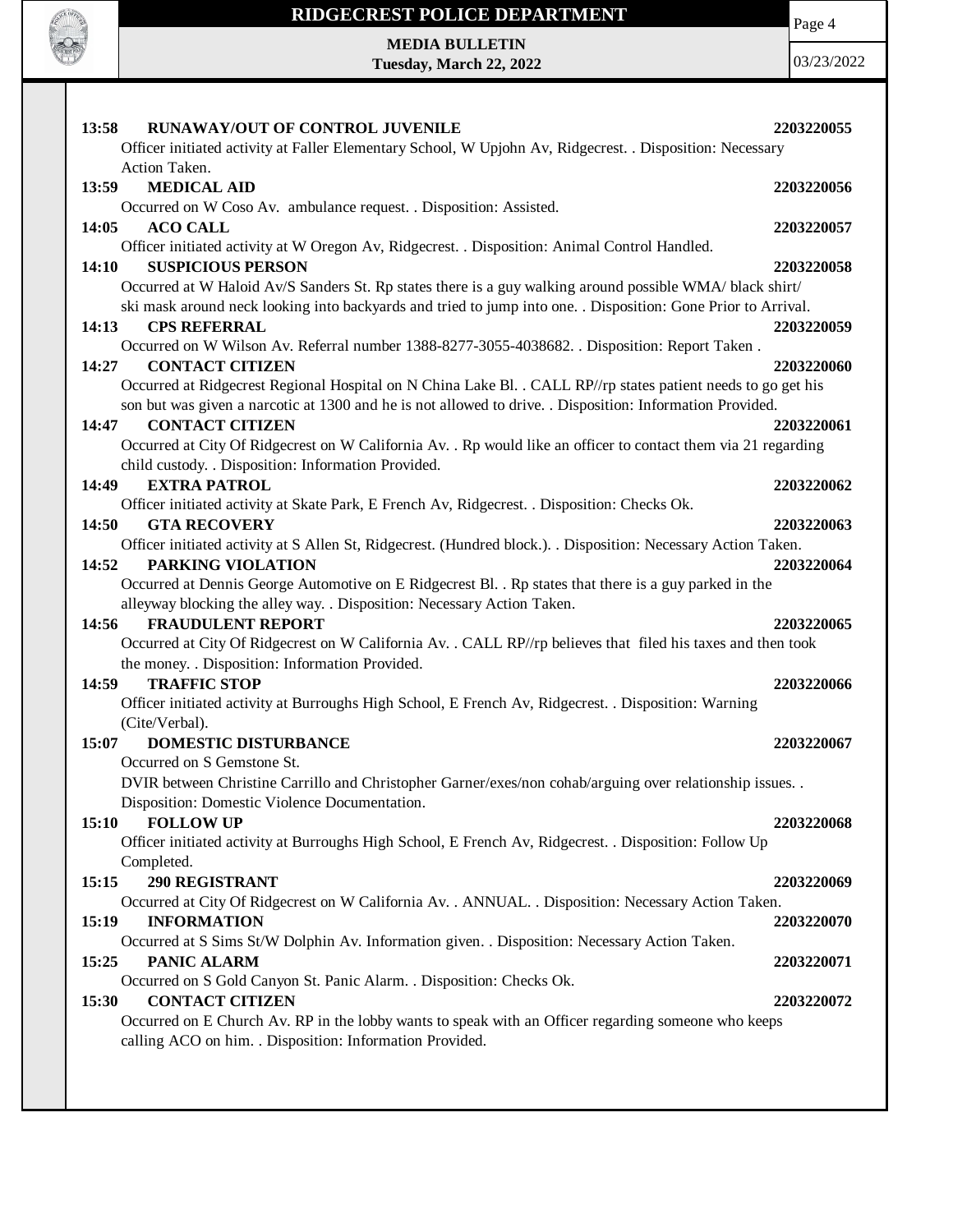

# **RIDGECREST POLICE DEPARTMENT MEDIA BULLETIN**

**Tuesday, March 22, 2022**

Page 5

| Officer initiated activity at Pierce Elementary School, N Gold Canyon Dr, Ridgecrest. . Disposition: Necessary<br>Action Taken.<br>911 WIRELESS CALL<br>15:44<br>2203220074<br>Occurred at City Of Ridgecrest on W California Av. . accidental dial. . Disposition: Log Note Only.<br>16:06<br><b>MESSAGE DELIVERY</b><br>2203220075<br>Occurred on N Gold Canyon Dr. Rp would like us to give a message to a tenant if we located her. . Disposition:<br>Necessary Action Taken.<br><b>BREAKING/REMOVING VEHICLE PARTS</b><br>2203220076<br>Occurred at Santiago Ridgecrest Estates on W Ward Av. . Lic plate was stolen off his trailer-requesting an<br>Officer. . Disposition: Report Taken .<br>PETTY THEFT REPORT<br>2203220077<br>Occurred on S Lakeland St. Rp states someone came by and stole copper pipes from the water heater<br>/requesting contact at the residence. . Disposition: Log Note Only.<br><b>TICKET SIGN OFF</b><br>2203220078<br>Occurred at City Of Ridgecrest on W California Av. . RP IN THE LOBBY/FEES PAID. . Disposition: Necessary<br>Action Taken.<br>17:01<br><b>BURGLARY - RESIDENTIAL - REPORT</b><br>2203220079<br>Occurred on W Upjohn Av. Rp states someone broke into residence. . Disposition: Report Taken .<br>17:11<br><b>REPOSSESSION</b><br>2203220080<br>Occurred at Alta One Federal Credit Union on S China Lake Bl. Disposition: Necessary Action Taken.<br>17:13<br><b>WELFARE CHECK</b><br>2203220081<br>Occurred on N China Lake Bl. (Hundred block.) rp states male subj walking very slowly<br>blonde/slippers/carrying jacket. . Disposition: Checks Ok.<br><b>MEDICAL AID</b><br>17:53<br>2203220082<br>Occurred on S Heather Ct. ambulance request. . Disposition: Referred To Other Agency.<br>911 WIRELESS CALL<br>18:04<br>2203220083<br>Occurred at City Of Ridgecrest on W California Av. . Cellular E911 Call: Hangup/vm on call back/Female called<br>back stating accidental dial. . Disposition: Necessary Action Taken.<br><b>CIVIL PROBLEM</b><br>2203220084<br>Occurred at Big Lots on N China Lake Bl. . Cellular E911 Call: Subs 415 verbal over ownership of vehicle. .<br>Disposition: Information Provided.<br><b>ATTEMPT KIDNAPPING</b><br>2203220085<br>Occurred at Leroy Jackson Park on E French Av. . RP repoting cold incident at park. . Disposition: Negative<br>Contact.<br><b>WELFARE CHECK</b><br>2203220086<br>Occurred on Erskine Rd. Cellular E911 Call: RP stating father made suicidal statements. . Disposition: Referred<br>To Other Agency.<br><b>ACO CALL</b><br>19:17<br>2203220087<br>Occurred on S Del Rosa Dr. Barking dogs complaint/RP also reporting chickens living at address. . Disposition:<br>Animal Control Handled.<br><b>MEDICAL AID</b><br>19:48<br>2203220088<br>Occurred at High Desert Haven on S College Heights Bl. . Cellular E911 Call: EMS request. . Disposition:<br>Referred To Other Agency.<br><b>DISTURBANCE-FAMILY</b><br>19:52<br>2203220089<br>Occurred on E Nadeau St. RP stating mother/son houseguests are having escalating arguments over mother<br>being scammed out of money. . Disposition: Warning (Cite/Verbal). | 15:43        | <b>DISTURBANCE</b> | 2203220073 |
|--------------------------------------------------------------------------------------------------------------------------------------------------------------------------------------------------------------------------------------------------------------------------------------------------------------------------------------------------------------------------------------------------------------------------------------------------------------------------------------------------------------------------------------------------------------------------------------------------------------------------------------------------------------------------------------------------------------------------------------------------------------------------------------------------------------------------------------------------------------------------------------------------------------------------------------------------------------------------------------------------------------------------------------------------------------------------------------------------------------------------------------------------------------------------------------------------------------------------------------------------------------------------------------------------------------------------------------------------------------------------------------------------------------------------------------------------------------------------------------------------------------------------------------------------------------------------------------------------------------------------------------------------------------------------------------------------------------------------------------------------------------------------------------------------------------------------------------------------------------------------------------------------------------------------------------------------------------------------------------------------------------------------------------------------------------------------------------------------------------------------------------------------------------------------------------------------------------------------------------------------------------------------------------------------------------------------------------------------------------------------------------------------------------------------------------------------------------------------------------------------------------------------------------------------------------------------------------------------------------------------------------------------------------------------------------------------------------------------------------------------------------------------------------------------------------------------------------------------------------------------------------------------------------------------------------------------------------------------------------------------------------------------------------------------------------------------------------------------------------------------------------------------------------|--------------|--------------------|------------|
|                                                                                                                                                                                                                                                                                                                                                                                                                                                                                                                                                                                                                                                                                                                                                                                                                                                                                                                                                                                                                                                                                                                                                                                                                                                                                                                                                                                                                                                                                                                                                                                                                                                                                                                                                                                                                                                                                                                                                                                                                                                                                                                                                                                                                                                                                                                                                                                                                                                                                                                                                                                                                                                                                                                                                                                                                                                                                                                                                                                                                                                                                                                                                              |              |                    |            |
|                                                                                                                                                                                                                                                                                                                                                                                                                                                                                                                                                                                                                                                                                                                                                                                                                                                                                                                                                                                                                                                                                                                                                                                                                                                                                                                                                                                                                                                                                                                                                                                                                                                                                                                                                                                                                                                                                                                                                                                                                                                                                                                                                                                                                                                                                                                                                                                                                                                                                                                                                                                                                                                                                                                                                                                                                                                                                                                                                                                                                                                                                                                                                              |              |                    |            |
|                                                                                                                                                                                                                                                                                                                                                                                                                                                                                                                                                                                                                                                                                                                                                                                                                                                                                                                                                                                                                                                                                                                                                                                                                                                                                                                                                                                                                                                                                                                                                                                                                                                                                                                                                                                                                                                                                                                                                                                                                                                                                                                                                                                                                                                                                                                                                                                                                                                                                                                                                                                                                                                                                                                                                                                                                                                                                                                                                                                                                                                                                                                                                              |              |                    |            |
|                                                                                                                                                                                                                                                                                                                                                                                                                                                                                                                                                                                                                                                                                                                                                                                                                                                                                                                                                                                                                                                                                                                                                                                                                                                                                                                                                                                                                                                                                                                                                                                                                                                                                                                                                                                                                                                                                                                                                                                                                                                                                                                                                                                                                                                                                                                                                                                                                                                                                                                                                                                                                                                                                                                                                                                                                                                                                                                                                                                                                                                                                                                                                              |              |                    |            |
|                                                                                                                                                                                                                                                                                                                                                                                                                                                                                                                                                                                                                                                                                                                                                                                                                                                                                                                                                                                                                                                                                                                                                                                                                                                                                                                                                                                                                                                                                                                                                                                                                                                                                                                                                                                                                                                                                                                                                                                                                                                                                                                                                                                                                                                                                                                                                                                                                                                                                                                                                                                                                                                                                                                                                                                                                                                                                                                                                                                                                                                                                                                                                              |              |                    |            |
|                                                                                                                                                                                                                                                                                                                                                                                                                                                                                                                                                                                                                                                                                                                                                                                                                                                                                                                                                                                                                                                                                                                                                                                                                                                                                                                                                                                                                                                                                                                                                                                                                                                                                                                                                                                                                                                                                                                                                                                                                                                                                                                                                                                                                                                                                                                                                                                                                                                                                                                                                                                                                                                                                                                                                                                                                                                                                                                                                                                                                                                                                                                                                              |              |                    |            |
|                                                                                                                                                                                                                                                                                                                                                                                                                                                                                                                                                                                                                                                                                                                                                                                                                                                                                                                                                                                                                                                                                                                                                                                                                                                                                                                                                                                                                                                                                                                                                                                                                                                                                                                                                                                                                                                                                                                                                                                                                                                                                                                                                                                                                                                                                                                                                                                                                                                                                                                                                                                                                                                                                                                                                                                                                                                                                                                                                                                                                                                                                                                                                              | 16:16        |                    |            |
|                                                                                                                                                                                                                                                                                                                                                                                                                                                                                                                                                                                                                                                                                                                                                                                                                                                                                                                                                                                                                                                                                                                                                                                                                                                                                                                                                                                                                                                                                                                                                                                                                                                                                                                                                                                                                                                                                                                                                                                                                                                                                                                                                                                                                                                                                                                                                                                                                                                                                                                                                                                                                                                                                                                                                                                                                                                                                                                                                                                                                                                                                                                                                              |              |                    |            |
|                                                                                                                                                                                                                                                                                                                                                                                                                                                                                                                                                                                                                                                                                                                                                                                                                                                                                                                                                                                                                                                                                                                                                                                                                                                                                                                                                                                                                                                                                                                                                                                                                                                                                                                                                                                                                                                                                                                                                                                                                                                                                                                                                                                                                                                                                                                                                                                                                                                                                                                                                                                                                                                                                                                                                                                                                                                                                                                                                                                                                                                                                                                                                              |              |                    |            |
|                                                                                                                                                                                                                                                                                                                                                                                                                                                                                                                                                                                                                                                                                                                                                                                                                                                                                                                                                                                                                                                                                                                                                                                                                                                                                                                                                                                                                                                                                                                                                                                                                                                                                                                                                                                                                                                                                                                                                                                                                                                                                                                                                                                                                                                                                                                                                                                                                                                                                                                                                                                                                                                                                                                                                                                                                                                                                                                                                                                                                                                                                                                                                              | 16:29        |                    |            |
|                                                                                                                                                                                                                                                                                                                                                                                                                                                                                                                                                                                                                                                                                                                                                                                                                                                                                                                                                                                                                                                                                                                                                                                                                                                                                                                                                                                                                                                                                                                                                                                                                                                                                                                                                                                                                                                                                                                                                                                                                                                                                                                                                                                                                                                                                                                                                                                                                                                                                                                                                                                                                                                                                                                                                                                                                                                                                                                                                                                                                                                                                                                                                              |              |                    |            |
|                                                                                                                                                                                                                                                                                                                                                                                                                                                                                                                                                                                                                                                                                                                                                                                                                                                                                                                                                                                                                                                                                                                                                                                                                                                                                                                                                                                                                                                                                                                                                                                                                                                                                                                                                                                                                                                                                                                                                                                                                                                                                                                                                                                                                                                                                                                                                                                                                                                                                                                                                                                                                                                                                                                                                                                                                                                                                                                                                                                                                                                                                                                                                              |              |                    |            |
|                                                                                                                                                                                                                                                                                                                                                                                                                                                                                                                                                                                                                                                                                                                                                                                                                                                                                                                                                                                                                                                                                                                                                                                                                                                                                                                                                                                                                                                                                                                                                                                                                                                                                                                                                                                                                                                                                                                                                                                                                                                                                                                                                                                                                                                                                                                                                                                                                                                                                                                                                                                                                                                                                                                                                                                                                                                                                                                                                                                                                                                                                                                                                              | 16:58        |                    |            |
|                                                                                                                                                                                                                                                                                                                                                                                                                                                                                                                                                                                                                                                                                                                                                                                                                                                                                                                                                                                                                                                                                                                                                                                                                                                                                                                                                                                                                                                                                                                                                                                                                                                                                                                                                                                                                                                                                                                                                                                                                                                                                                                                                                                                                                                                                                                                                                                                                                                                                                                                                                                                                                                                                                                                                                                                                                                                                                                                                                                                                                                                                                                                                              |              |                    |            |
|                                                                                                                                                                                                                                                                                                                                                                                                                                                                                                                                                                                                                                                                                                                                                                                                                                                                                                                                                                                                                                                                                                                                                                                                                                                                                                                                                                                                                                                                                                                                                                                                                                                                                                                                                                                                                                                                                                                                                                                                                                                                                                                                                                                                                                                                                                                                                                                                                                                                                                                                                                                                                                                                                                                                                                                                                                                                                                                                                                                                                                                                                                                                                              |              |                    |            |
|                                                                                                                                                                                                                                                                                                                                                                                                                                                                                                                                                                                                                                                                                                                                                                                                                                                                                                                                                                                                                                                                                                                                                                                                                                                                                                                                                                                                                                                                                                                                                                                                                                                                                                                                                                                                                                                                                                                                                                                                                                                                                                                                                                                                                                                                                                                                                                                                                                                                                                                                                                                                                                                                                                                                                                                                                                                                                                                                                                                                                                                                                                                                                              |              |                    |            |
|                                                                                                                                                                                                                                                                                                                                                                                                                                                                                                                                                                                                                                                                                                                                                                                                                                                                                                                                                                                                                                                                                                                                                                                                                                                                                                                                                                                                                                                                                                                                                                                                                                                                                                                                                                                                                                                                                                                                                                                                                                                                                                                                                                                                                                                                                                                                                                                                                                                                                                                                                                                                                                                                                                                                                                                                                                                                                                                                                                                                                                                                                                                                                              |              |                    |            |
|                                                                                                                                                                                                                                                                                                                                                                                                                                                                                                                                                                                                                                                                                                                                                                                                                                                                                                                                                                                                                                                                                                                                                                                                                                                                                                                                                                                                                                                                                                                                                                                                                                                                                                                                                                                                                                                                                                                                                                                                                                                                                                                                                                                                                                                                                                                                                                                                                                                                                                                                                                                                                                                                                                                                                                                                                                                                                                                                                                                                                                                                                                                                                              |              |                    |            |
|                                                                                                                                                                                                                                                                                                                                                                                                                                                                                                                                                                                                                                                                                                                                                                                                                                                                                                                                                                                                                                                                                                                                                                                                                                                                                                                                                                                                                                                                                                                                                                                                                                                                                                                                                                                                                                                                                                                                                                                                                                                                                                                                                                                                                                                                                                                                                                                                                                                                                                                                                                                                                                                                                                                                                                                                                                                                                                                                                                                                                                                                                                                                                              |              |                    |            |
|                                                                                                                                                                                                                                                                                                                                                                                                                                                                                                                                                                                                                                                                                                                                                                                                                                                                                                                                                                                                                                                                                                                                                                                                                                                                                                                                                                                                                                                                                                                                                                                                                                                                                                                                                                                                                                                                                                                                                                                                                                                                                                                                                                                                                                                                                                                                                                                                                                                                                                                                                                                                                                                                                                                                                                                                                                                                                                                                                                                                                                                                                                                                                              |              |                    |            |
|                                                                                                                                                                                                                                                                                                                                                                                                                                                                                                                                                                                                                                                                                                                                                                                                                                                                                                                                                                                                                                                                                                                                                                                                                                                                                                                                                                                                                                                                                                                                                                                                                                                                                                                                                                                                                                                                                                                                                                                                                                                                                                                                                                                                                                                                                                                                                                                                                                                                                                                                                                                                                                                                                                                                                                                                                                                                                                                                                                                                                                                                                                                                                              |              |                    |            |
|                                                                                                                                                                                                                                                                                                                                                                                                                                                                                                                                                                                                                                                                                                                                                                                                                                                                                                                                                                                                                                                                                                                                                                                                                                                                                                                                                                                                                                                                                                                                                                                                                                                                                                                                                                                                                                                                                                                                                                                                                                                                                                                                                                                                                                                                                                                                                                                                                                                                                                                                                                                                                                                                                                                                                                                                                                                                                                                                                                                                                                                                                                                                                              |              |                    |            |
|                                                                                                                                                                                                                                                                                                                                                                                                                                                                                                                                                                                                                                                                                                                                                                                                                                                                                                                                                                                                                                                                                                                                                                                                                                                                                                                                                                                                                                                                                                                                                                                                                                                                                                                                                                                                                                                                                                                                                                                                                                                                                                                                                                                                                                                                                                                                                                                                                                                                                                                                                                                                                                                                                                                                                                                                                                                                                                                                                                                                                                                                                                                                                              |              |                    |            |
|                                                                                                                                                                                                                                                                                                                                                                                                                                                                                                                                                                                                                                                                                                                                                                                                                                                                                                                                                                                                                                                                                                                                                                                                                                                                                                                                                                                                                                                                                                                                                                                                                                                                                                                                                                                                                                                                                                                                                                                                                                                                                                                                                                                                                                                                                                                                                                                                                                                                                                                                                                                                                                                                                                                                                                                                                                                                                                                                                                                                                                                                                                                                                              |              |                    |            |
|                                                                                                                                                                                                                                                                                                                                                                                                                                                                                                                                                                                                                                                                                                                                                                                                                                                                                                                                                                                                                                                                                                                                                                                                                                                                                                                                                                                                                                                                                                                                                                                                                                                                                                                                                                                                                                                                                                                                                                                                                                                                                                                                                                                                                                                                                                                                                                                                                                                                                                                                                                                                                                                                                                                                                                                                                                                                                                                                                                                                                                                                                                                                                              |              |                    |            |
|                                                                                                                                                                                                                                                                                                                                                                                                                                                                                                                                                                                                                                                                                                                                                                                                                                                                                                                                                                                                                                                                                                                                                                                                                                                                                                                                                                                                                                                                                                                                                                                                                                                                                                                                                                                                                                                                                                                                                                                                                                                                                                                                                                                                                                                                                                                                                                                                                                                                                                                                                                                                                                                                                                                                                                                                                                                                                                                                                                                                                                                                                                                                                              |              |                    |            |
|                                                                                                                                                                                                                                                                                                                                                                                                                                                                                                                                                                                                                                                                                                                                                                                                                                                                                                                                                                                                                                                                                                                                                                                                                                                                                                                                                                                                                                                                                                                                                                                                                                                                                                                                                                                                                                                                                                                                                                                                                                                                                                                                                                                                                                                                                                                                                                                                                                                                                                                                                                                                                                                                                                                                                                                                                                                                                                                                                                                                                                                                                                                                                              | 18:17        |                    |            |
|                                                                                                                                                                                                                                                                                                                                                                                                                                                                                                                                                                                                                                                                                                                                                                                                                                                                                                                                                                                                                                                                                                                                                                                                                                                                                                                                                                                                                                                                                                                                                                                                                                                                                                                                                                                                                                                                                                                                                                                                                                                                                                                                                                                                                                                                                                                                                                                                                                                                                                                                                                                                                                                                                                                                                                                                                                                                                                                                                                                                                                                                                                                                                              |              |                    |            |
|                                                                                                                                                                                                                                                                                                                                                                                                                                                                                                                                                                                                                                                                                                                                                                                                                                                                                                                                                                                                                                                                                                                                                                                                                                                                                                                                                                                                                                                                                                                                                                                                                                                                                                                                                                                                                                                                                                                                                                                                                                                                                                                                                                                                                                                                                                                                                                                                                                                                                                                                                                                                                                                                                                                                                                                                                                                                                                                                                                                                                                                                                                                                                              |              |                    |            |
|                                                                                                                                                                                                                                                                                                                                                                                                                                                                                                                                                                                                                                                                                                                                                                                                                                                                                                                                                                                                                                                                                                                                                                                                                                                                                                                                                                                                                                                                                                                                                                                                                                                                                                                                                                                                                                                                                                                                                                                                                                                                                                                                                                                                                                                                                                                                                                                                                                                                                                                                                                                                                                                                                                                                                                                                                                                                                                                                                                                                                                                                                                                                                              | 18:59        |                    |            |
|                                                                                                                                                                                                                                                                                                                                                                                                                                                                                                                                                                                                                                                                                                                                                                                                                                                                                                                                                                                                                                                                                                                                                                                                                                                                                                                                                                                                                                                                                                                                                                                                                                                                                                                                                                                                                                                                                                                                                                                                                                                                                                                                                                                                                                                                                                                                                                                                                                                                                                                                                                                                                                                                                                                                                                                                                                                                                                                                                                                                                                                                                                                                                              |              |                    |            |
|                                                                                                                                                                                                                                                                                                                                                                                                                                                                                                                                                                                                                                                                                                                                                                                                                                                                                                                                                                                                                                                                                                                                                                                                                                                                                                                                                                                                                                                                                                                                                                                                                                                                                                                                                                                                                                                                                                                                                                                                                                                                                                                                                                                                                                                                                                                                                                                                                                                                                                                                                                                                                                                                                                                                                                                                                                                                                                                                                                                                                                                                                                                                                              |              |                    |            |
|                                                                                                                                                                                                                                                                                                                                                                                                                                                                                                                                                                                                                                                                                                                                                                                                                                                                                                                                                                                                                                                                                                                                                                                                                                                                                                                                                                                                                                                                                                                                                                                                                                                                                                                                                                                                                                                                                                                                                                                                                                                                                                                                                                                                                                                                                                                                                                                                                                                                                                                                                                                                                                                                                                                                                                                                                                                                                                                                                                                                                                                                                                                                                              | <b>19:10</b> |                    |            |
|                                                                                                                                                                                                                                                                                                                                                                                                                                                                                                                                                                                                                                                                                                                                                                                                                                                                                                                                                                                                                                                                                                                                                                                                                                                                                                                                                                                                                                                                                                                                                                                                                                                                                                                                                                                                                                                                                                                                                                                                                                                                                                                                                                                                                                                                                                                                                                                                                                                                                                                                                                                                                                                                                                                                                                                                                                                                                                                                                                                                                                                                                                                                                              |              |                    |            |
|                                                                                                                                                                                                                                                                                                                                                                                                                                                                                                                                                                                                                                                                                                                                                                                                                                                                                                                                                                                                                                                                                                                                                                                                                                                                                                                                                                                                                                                                                                                                                                                                                                                                                                                                                                                                                                                                                                                                                                                                                                                                                                                                                                                                                                                                                                                                                                                                                                                                                                                                                                                                                                                                                                                                                                                                                                                                                                                                                                                                                                                                                                                                                              |              |                    |            |
|                                                                                                                                                                                                                                                                                                                                                                                                                                                                                                                                                                                                                                                                                                                                                                                                                                                                                                                                                                                                                                                                                                                                                                                                                                                                                                                                                                                                                                                                                                                                                                                                                                                                                                                                                                                                                                                                                                                                                                                                                                                                                                                                                                                                                                                                                                                                                                                                                                                                                                                                                                                                                                                                                                                                                                                                                                                                                                                                                                                                                                                                                                                                                              |              |                    |            |
|                                                                                                                                                                                                                                                                                                                                                                                                                                                                                                                                                                                                                                                                                                                                                                                                                                                                                                                                                                                                                                                                                                                                                                                                                                                                                                                                                                                                                                                                                                                                                                                                                                                                                                                                                                                                                                                                                                                                                                                                                                                                                                                                                                                                                                                                                                                                                                                                                                                                                                                                                                                                                                                                                                                                                                                                                                                                                                                                                                                                                                                                                                                                                              |              |                    |            |
|                                                                                                                                                                                                                                                                                                                                                                                                                                                                                                                                                                                                                                                                                                                                                                                                                                                                                                                                                                                                                                                                                                                                                                                                                                                                                                                                                                                                                                                                                                                                                                                                                                                                                                                                                                                                                                                                                                                                                                                                                                                                                                                                                                                                                                                                                                                                                                                                                                                                                                                                                                                                                                                                                                                                                                                                                                                                                                                                                                                                                                                                                                                                                              |              |                    |            |
|                                                                                                                                                                                                                                                                                                                                                                                                                                                                                                                                                                                                                                                                                                                                                                                                                                                                                                                                                                                                                                                                                                                                                                                                                                                                                                                                                                                                                                                                                                                                                                                                                                                                                                                                                                                                                                                                                                                                                                                                                                                                                                                                                                                                                                                                                                                                                                                                                                                                                                                                                                                                                                                                                                                                                                                                                                                                                                                                                                                                                                                                                                                                                              |              |                    |            |
|                                                                                                                                                                                                                                                                                                                                                                                                                                                                                                                                                                                                                                                                                                                                                                                                                                                                                                                                                                                                                                                                                                                                                                                                                                                                                                                                                                                                                                                                                                                                                                                                                                                                                                                                                                                                                                                                                                                                                                                                                                                                                                                                                                                                                                                                                                                                                                                                                                                                                                                                                                                                                                                                                                                                                                                                                                                                                                                                                                                                                                                                                                                                                              |              |                    |            |
|                                                                                                                                                                                                                                                                                                                                                                                                                                                                                                                                                                                                                                                                                                                                                                                                                                                                                                                                                                                                                                                                                                                                                                                                                                                                                                                                                                                                                                                                                                                                                                                                                                                                                                                                                                                                                                                                                                                                                                                                                                                                                                                                                                                                                                                                                                                                                                                                                                                                                                                                                                                                                                                                                                                                                                                                                                                                                                                                                                                                                                                                                                                                                              |              |                    |            |
|                                                                                                                                                                                                                                                                                                                                                                                                                                                                                                                                                                                                                                                                                                                                                                                                                                                                                                                                                                                                                                                                                                                                                                                                                                                                                                                                                                                                                                                                                                                                                                                                                                                                                                                                                                                                                                                                                                                                                                                                                                                                                                                                                                                                                                                                                                                                                                                                                                                                                                                                                                                                                                                                                                                                                                                                                                                                                                                                                                                                                                                                                                                                                              |              |                    |            |
|                                                                                                                                                                                                                                                                                                                                                                                                                                                                                                                                                                                                                                                                                                                                                                                                                                                                                                                                                                                                                                                                                                                                                                                                                                                                                                                                                                                                                                                                                                                                                                                                                                                                                                                                                                                                                                                                                                                                                                                                                                                                                                                                                                                                                                                                                                                                                                                                                                                                                                                                                                                                                                                                                                                                                                                                                                                                                                                                                                                                                                                                                                                                                              |              |                    |            |
|                                                                                                                                                                                                                                                                                                                                                                                                                                                                                                                                                                                                                                                                                                                                                                                                                                                                                                                                                                                                                                                                                                                                                                                                                                                                                                                                                                                                                                                                                                                                                                                                                                                                                                                                                                                                                                                                                                                                                                                                                                                                                                                                                                                                                                                                                                                                                                                                                                                                                                                                                                                                                                                                                                                                                                                                                                                                                                                                                                                                                                                                                                                                                              |              |                    |            |
|                                                                                                                                                                                                                                                                                                                                                                                                                                                                                                                                                                                                                                                                                                                                                                                                                                                                                                                                                                                                                                                                                                                                                                                                                                                                                                                                                                                                                                                                                                                                                                                                                                                                                                                                                                                                                                                                                                                                                                                                                                                                                                                                                                                                                                                                                                                                                                                                                                                                                                                                                                                                                                                                                                                                                                                                                                                                                                                                                                                                                                                                                                                                                              |              |                    |            |
|                                                                                                                                                                                                                                                                                                                                                                                                                                                                                                                                                                                                                                                                                                                                                                                                                                                                                                                                                                                                                                                                                                                                                                                                                                                                                                                                                                                                                                                                                                                                                                                                                                                                                                                                                                                                                                                                                                                                                                                                                                                                                                                                                                                                                                                                                                                                                                                                                                                                                                                                                                                                                                                                                                                                                                                                                                                                                                                                                                                                                                                                                                                                                              |              |                    |            |